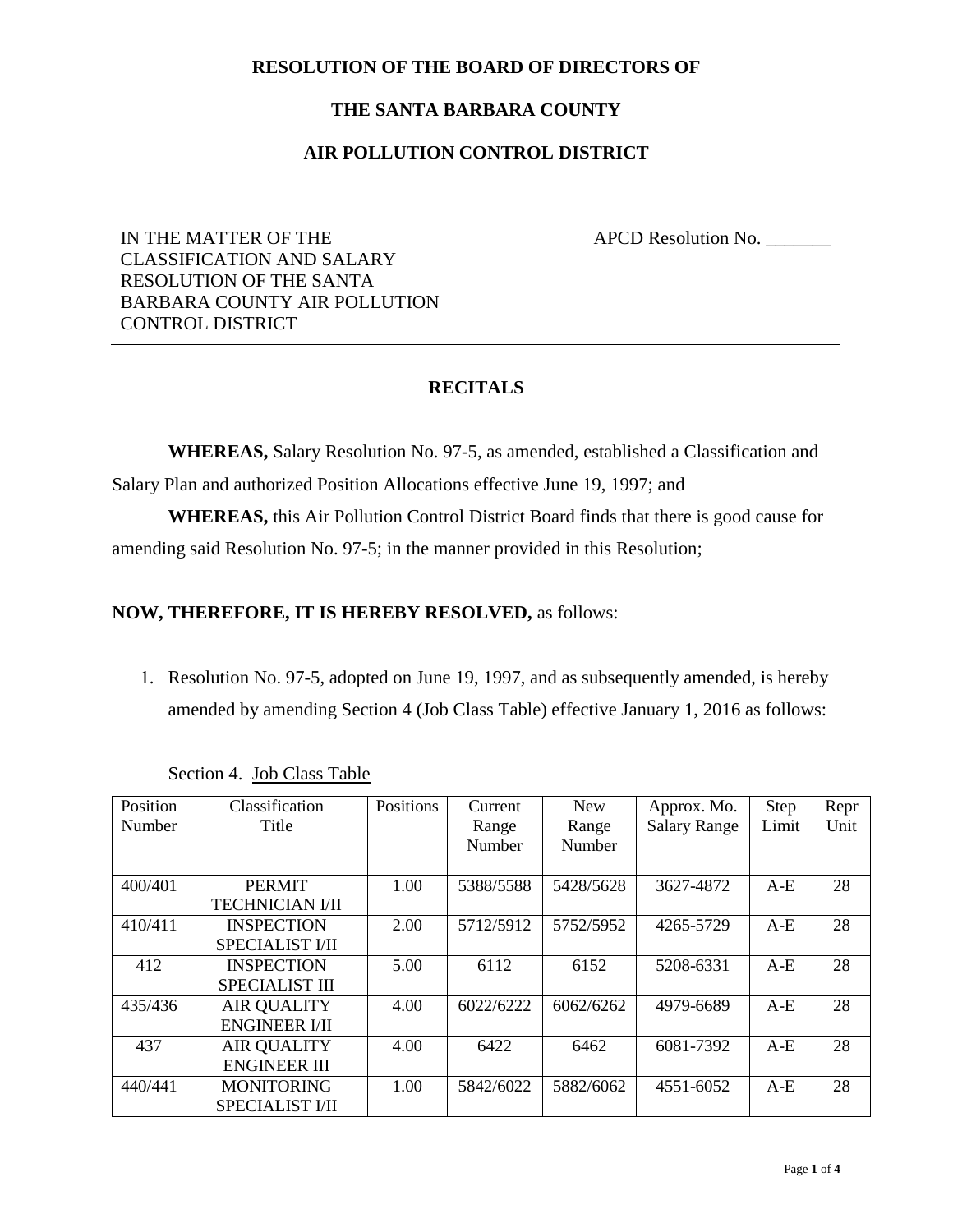| 442     | <b>MONITORING</b>      | 2.00 | 6272      | 6312      | 5642-6858 | $A-E$ | 28 |
|---------|------------------------|------|-----------|-----------|-----------|-------|----|
|         | <b>SPECIALIST III</b>  |      |           |           |           |       |    |
| 453/454 | <b>AIR QUALITY</b>     | 1.00 | 5842/6022 | 5882/6062 | 4551-6052 | $A-E$ | 28 |
|         | <b>SPECIALIST VII</b>  |      |           |           |           |       |    |
| 443     | <b>AIR QUALITY</b>     | 2.00 | 6272      | 6312      | 5642-6858 | $A-E$ | 28 |
|         | <b>SPECIALIST III</b>  |      |           |           |           |       |    |
| 444     | <b>EMISSIONS</b>       | 2.00 | 6272      | 6312      | 5642-6858 | $A-E$ | 28 |
|         | INVENTORY/             |      |           |           |           |       |    |
|         | <b>PLANNING</b>        |      |           |           |           |       |    |
|         | <b>SPECIALIST III</b>  |      |           |           |           |       |    |
| 446     | <b>PUBLIC</b>          | 1.00 | 6268      | 6308      | 5631-6844 | $A-E$ | 28 |
|         | <b>INFORMATION AND</b> |      |           |           |           |       |    |
|         | <b>EDUCATION</b>       |      |           |           |           |       |    |
|         | <b>SPECIALIST</b>      |      |           |           |           |       |    |

2. Resolution No. 97-5, adopted on June 19, 1997, and as subsequently amended, is hereby amended by amending Section 4 (Job Class Table) effective January 1, 2017 as follows:

| Position | Classification         | Positions | Current   | <b>New</b> | Approx. Mo.         | Step  | Repr |
|----------|------------------------|-----------|-----------|------------|---------------------|-------|------|
| Number   | Title                  |           | Range     | Range      | <b>Salary Range</b> | Limit | Unit |
|          |                        |           | Number    | Number     |                     |       |      |
|          |                        |           |           |            |                     |       |      |
| 400/401  | <b>PERMIT</b>          | 1.00      | 5428/5628 | 5468/5668  | 3700-4971           | $A-E$ | 28   |
|          | <b>TECHNICIAN I/II</b> |           |           |            |                     |       |      |
| 410/411  | <b>INSPECTION</b>      | 2.00      | 5752/5952 | 5792/5992  | 4351-5844           | $A-E$ | 28   |
|          | <b>SPECIALIST VII</b>  |           |           |            |                     |       |      |
| 412      | <b>INSPECTION</b>      | 5.00      | 6152      | 6192       | 5314-6459           | $A-E$ | 28   |
|          | <b>SPECIALIST III</b>  |           |           |            |                     |       |      |
| 435/436  | <b>AIR QUALITY</b>     | 4.00      | 6062/6262 | 6102/6302  | 5080-6824           | $A-E$ | 28   |
|          | <b>ENGINEER I/II</b>   |           |           |            |                     |       |      |
| 437      | <b>AIR QUALITY</b>     | 4.00      | 6462      | 6502       | 6204-7541           | $A-E$ | 28   |
|          | <b>ENGINEER III</b>    |           |           |            |                     |       |      |
| 440/441  | <b>MONITORING</b>      | 1.00      | 5882/6062 | 5922/6102  | 4643-6175           | $A-E$ | 28   |
|          | <b>SPECIALIST I/II</b> |           |           |            |                     |       |      |
| 442      | <b>MONITORING</b>      | 2.00      | 6312      | 6352       | 5756-6996           | $A-E$ | 28   |
|          | <b>SPECIALIST III</b>  |           |           |            |                     |       |      |
| 453/454  | <b>AIR QUALITY</b>     | 1.00      | 5882/6062 | 5922/6102  | 4643-6175           | $A-E$ | 28   |
|          | <b>SPECIALIST VII</b>  |           |           |            |                     |       |      |
| 443      | <b>AIR QUALITY</b>     | 2.00      | 6312      | 6352       | 5756-6996           | $A-E$ | 28   |
|          | <b>SPECIALIST III</b>  |           |           |            |                     |       |      |

Section 4. Job Class Table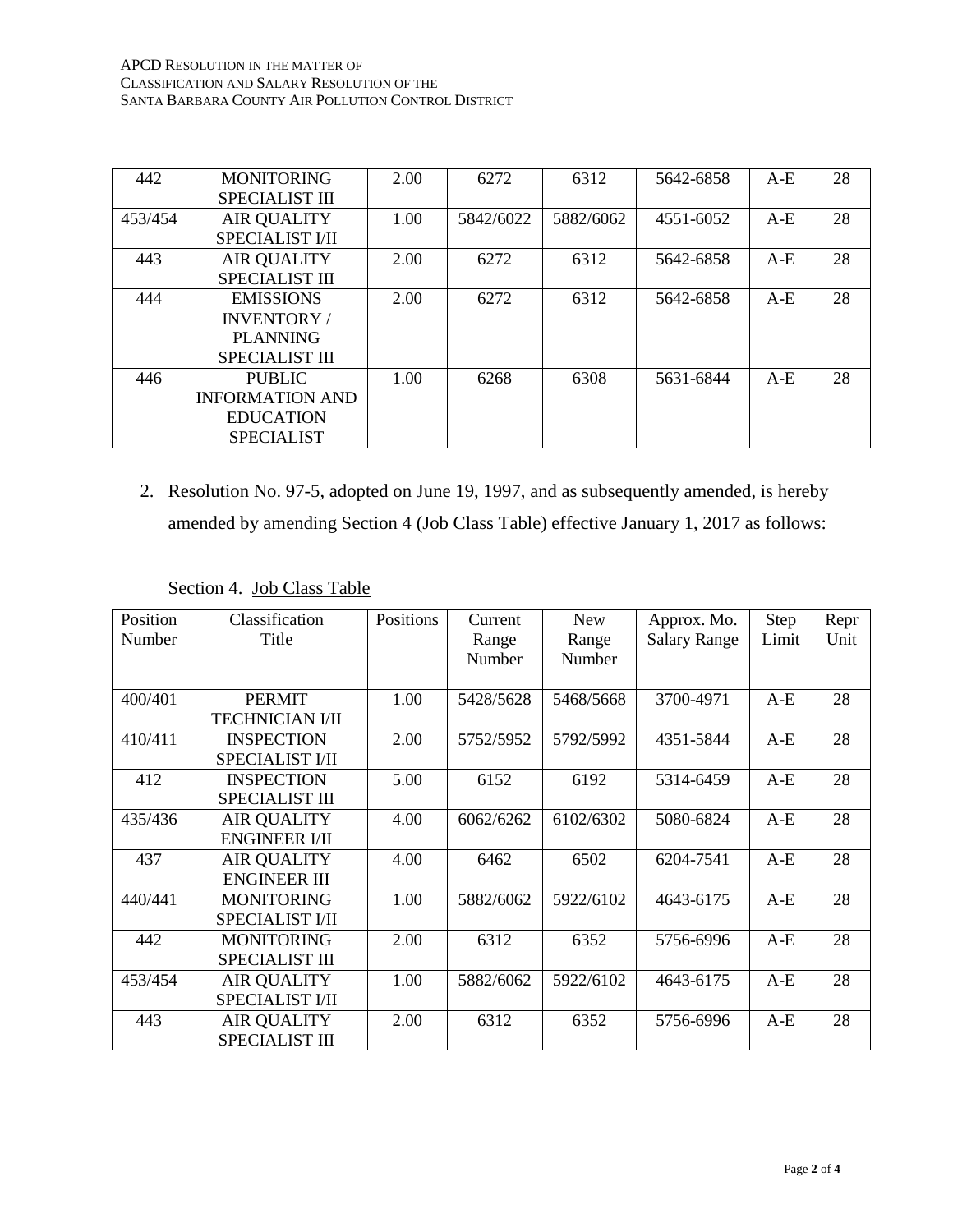#### APCD RESOLUTION IN THE MATTER OF CLASSIFICATION AND SALARY RESOLUTION OF THE SANTA BARBARA COUNTY AIR POLLUTION CONTROL DISTRICT

| 444 | <b>EMISSIONS</b>       | 2.00 | 6312 | 6352 | 5756-6996 | $A-E$ | 28 |
|-----|------------------------|------|------|------|-----------|-------|----|
|     | INVENTORY/             |      |      |      |           |       |    |
|     | <b>PLANNING</b>        |      |      |      |           |       |    |
|     | <b>SPECIALIST III</b>  |      |      |      |           |       |    |
| 446 | <b>PUBLIC</b>          | 1.00 | 6308 | 6348 | 5744-6982 | $A-E$ | 28 |
|     | <b>INFORMATION AND</b> |      |      |      |           |       |    |
|     | <b>EDUCATION</b>       |      |      |      |           |       |    |
|     | <b>SPECIALIST</b>      |      |      |      |           |       |    |

- 3. Except as amended by this Resolution, Resolution No. 97-5, as amended, continues unchanged and in full force and effect.
- // // // // // // // // // //